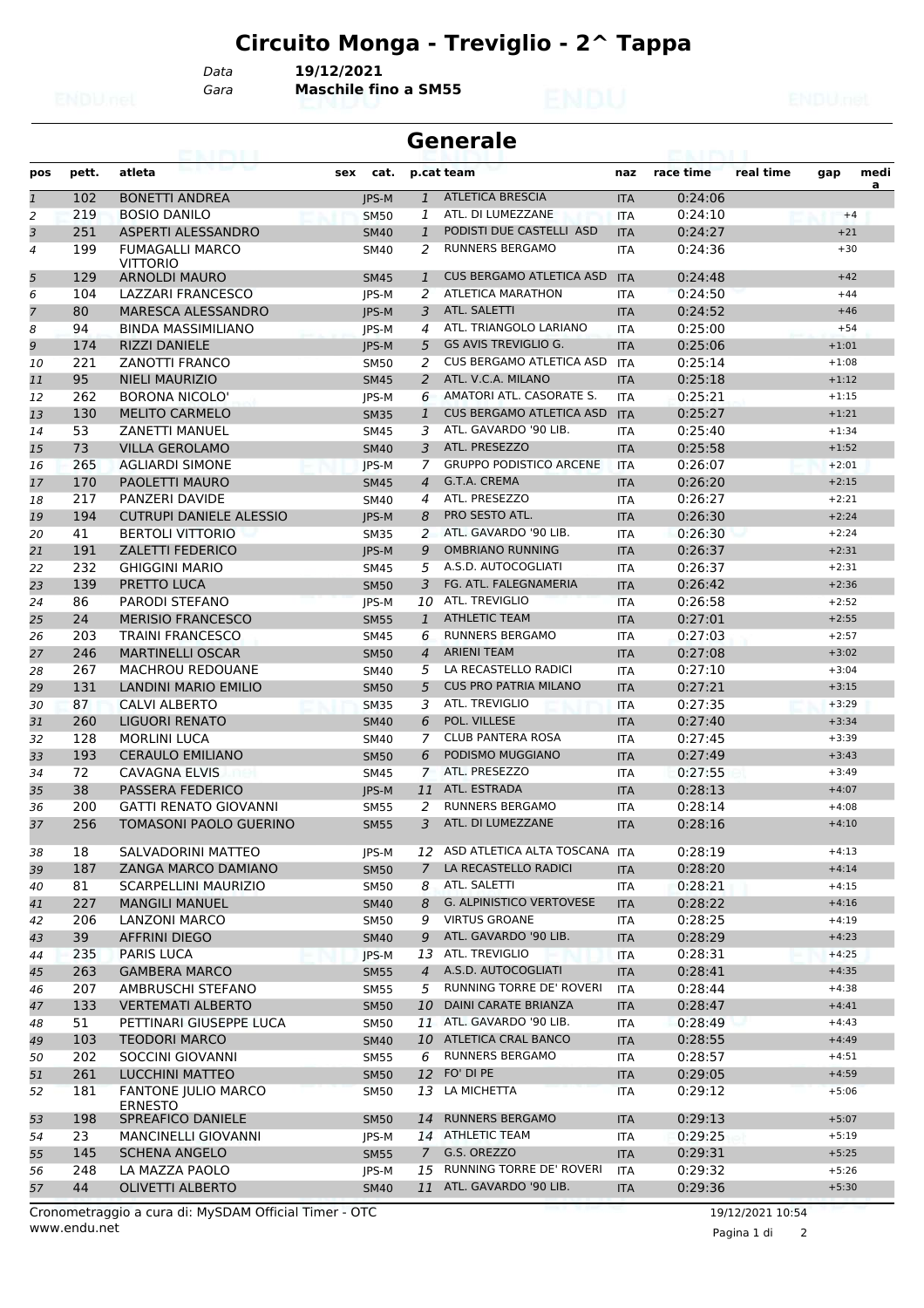#### **Generale**

| pos        | pett.      | atleta                                            | sex | cat.                       |                | p.cat team                              | naz               | race time          | real time | gap                  | medi<br>a |
|------------|------------|---------------------------------------------------|-----|----------------------------|----------------|-----------------------------------------|-------------------|--------------------|-----------|----------------------|-----------|
| 58         | 264        | <b>BELTEMPO ANTONIO</b>                           |     | <b>SM40</b>                | 12             | <b>TRM TEAM</b>                         | <b>ITA</b>        | 0:29:37            |           | $+5:31$              |           |
| 59         | 172        | <b>DANI DAVIDE</b>                                |     | <b>SM40</b>                |                | 13 GRUPPO PODISTICO MELZO A.            | <b>ITA</b>        | 0:29:40            |           | $+5:34$              |           |
| 60         | 168        | PASOTTI CRISTIANO                                 |     | <b>SM45</b>                | 8              | G.S. ZELOFORAMAGNO                      | <b>ITA</b>        | 0:29:42            |           | $+5:37$              |           |
| 61         | 89         | PILENGA CLAUDIO                                   |     | <b>IPS-M</b>               |                | 16 ATL. TREVIGLIO                       | ITA               | 0:29:46            |           | $+5:40$              |           |
| 62         | 175        | AMADEO PIER PAOLO                                 |     | <b>SM40</b>                | 14             | <b>GS AVIS TREVIGLIO G.</b>             | <b>ITA</b>        | 0:29:51            |           | $+5:45$              |           |
| 63         | 122        | LACCHINI GIANPAOLO                                |     | <b>SM55</b>                | 8              | <b>CANOTTIERI MILANO</b>                | <b>ITA</b>        | 0:29:53            |           | $+5:47$              |           |
| 64         | 124        | <b>OLIVA MASSIMO</b>                              |     | <b>SM50</b>                | 15             | <b>CANOTTIERI MILANO</b>                | <b>ITA</b>        | 0:30:04            |           | $+5:58$              |           |
| 65         | 179        | <b>CAPPELLERI GIAN LUCA</b>                       |     | <b>SM50</b>                |                | 16 LA MICHETTA                          | <b>ITA</b>        | 0:30:07            |           | $+6:01$              |           |
| 66         | 96         | <b>BRIGNOLA GIUSEPPE</b>                          |     | <b>SM55</b>                | 9              | ATL. VALLE BREMBANA                     | <b>ITA</b>        | 0:30:08            |           | $+6:02$              |           |
| 67         | 50         | SEBASTIANI SALVINO                                |     | <b>SM40</b>                | 15             | ATL. GAVARDO '90 LIB.                   | ITA               | 0:30:10            |           | $+6:04$              |           |
| 68         | 135        | <b>SCALESE VITO</b>                               |     | <b>SM45</b>                | 9              | <b>EUROATLETICA 2002</b>                | <b>ITA</b>        | 0:30:11            |           | $+6:05$              |           |
| 69         | 136        | <b>DELMIGLIO IVAN</b>                             |     | SM40                       |                | 16 EUROATLETICA 2002                    | <b>ITA</b>        | 0:30:11            |           | $+6:05$              |           |
| 70         | 252        | <b>BELLINO ALBERTO</b>                            |     | <b>SM45</b>                | 10             | PODISTI DUE CASTELLI ASD                | <b>ITA</b>        | 0:30:25            |           | $+6:19$              |           |
| 71         | 254        | <b>TOGNI ERIBERTO</b>                             |     | <b>SM50</b>                |                | 17 RUNCARD                              | <b>ITA</b>        | 0:30:27            |           | $+6:21$              |           |
| 72         | 31         | <b>CARBOLLI GIANPIETRO</b>                        |     | <b>SM50</b>                |                | 18 ATL. CASTEL ROZZONE                  | <b>ITA</b>        | 0:30:37            |           | $+6:31$              |           |
| 73         | 34         | <b>BERTOLA ROBERTO</b>                            |     | <b>SM50</b>                |                | 19 ATL. CASTEL ROZZONE                  | <b>ITA</b>        | 0:30:37            |           | $+6:31$              |           |
| 74         | 234        | <b>TOFFETTI MASSIMO</b>                           |     | <b>SM45</b>                | 11             | G.S. ZELOFORAMAGNO                      | <b>ITA</b>        | 0:30:44            |           | $+6:38$              |           |
| 75         | 12         | TERRANEO CLAUDIO                                  |     | <b>SM45</b>                |                | 12 ASD ATHLETIC TEAM                    | <b>ITA</b>        | 0:30:46            |           | $+6:40$              |           |
| 76         | 109        | <b>GUSTINETTI CARLO</b>                           |     | <b>IPS-M</b>               | 17             | <b>BERGAMO STARS ATLETICA</b>           | <b>ITA</b>        | 0:30:55            |           | $+6:49$              |           |
| 77         | 228        | <b>GAMBIRASIO ALBERTO</b>                         |     | <b>SM50</b>                |                | 20 RUNNERS BERGAMO                      | <b>ITA</b>        | 0:30:59            |           | $+6:53$              |           |
| 78         | 164        | <b>SALA LUCA IVO</b><br><b>GIOACCHINO</b>         |     | <b>SM40</b>                |                | 17 G.S. ZELOFORAMAGNO                   | <b>ITA</b>        | 0:31:03            |           | $+6:57$              |           |
| 79         | 192        | <b>MERCANDELLI STEFANO</b>                        |     | <b>SM55</b>                |                | 10 P.B.M. BOVISIO MASCIAGO              | <b>ITA</b>        | 0:31:04            |           | $+6:58$              |           |
| 80         | 88         | <b>BERTULESSI GRAZIANO</b>                        |     | <b>SM40</b>                | 18             | ATL. TREVIGLIO                          | <b>ITA</b>        | 0:31:05            |           | $+6:59$              |           |
| 81         | 93         | PIROLA OSCAR MARIO                                |     | <b>SM50</b>                | 21             | ATL. TREVIGLIO                          | <b>ITA</b>        | 0:31:24            |           | $+7:18$              |           |
| 82         | 91         | <b>TADINI CRISTIAN</b>                            |     | <b>SM40</b>                |                | 19 ATL. TREVIGLIO                       | <b>ITA</b>        | 0:31:30            |           | $+7:24$              |           |
| 83         | 84         | NOZZA FRANCO                                      |     | <b>SM50</b>                |                | 22 ATL. TREVIGLIO                       | ITA               | 0:31:34            |           | $+7:28$              |           |
| 84         | 250        | <b>SCARPELLINI CRISTIAN</b>                       |     | <b>SM45</b>                |                | 13 PODISTI DUE CASTELLI ASD             | <b>ITA</b>        | 0:31:37            |           | $+7:31$              |           |
| 85         | 107        | <b>GUARNIERI CORRADO</b>                          |     | <b>SM50</b>                |                | 23 BERGAMO STARS ATLETICA               | <b>ITA</b>        | 0:31:41            |           | $+7:35$              |           |
| 86         | 121        | <b>INNOCENTI ROBERTO</b>                          |     | <b>SM50</b>                | 24             | <b>CANOTTIERI MILANO</b>                | <b>ITA</b>        | 0:31:44            |           | $+7:38$              |           |
| 87         | 215        | <b>BERTAZZOLI MARCO</b>                           |     | <b>SM45</b>                |                | 14 ATL. PARATICO                        | <b>ITA</b>        | 0:31:48            |           | $+7:42$              |           |
| 88         | 209        | <b>CORNOLTI LUCA</b>                              |     | <b>SM50</b>                | 25             | <b>RUNNING TORRE DE' ROVERI</b>         | <b>ITA</b>        | 0:31:55            |           | $+7:50$              |           |
| 89         | 82         | <b>ZECCA ANDREA</b>                               |     | <b>SM50</b>                |                | 26 ATL. TREVIGLIO                       | ITA               | 0:31:59            |           | $+7:53$              |           |
| 90         | 190        | <b>MARINO MARCO</b>                               |     | <b>SM50</b>                |                | 27 MARCIATORI SAN GIORGIO               | <b>ITA</b>        | 0:32:02            |           | $+7:56$              |           |
| 91         | 113        | CALO' COSIMO                                      |     | <b>SM55</b>                |                | 11 C.T.L. 3 ATLETICA                    | <b>ITA</b>        | 0:32:25            |           | $+8:19$              |           |
| 92         | 6          | <b>BENEDETTI ROBERTO</b>                          |     | <b>SM40</b>                |                | 20 9,92 RUNNING ASD                     | <b>ITA</b>        | 0:32:29            |           | $+8:24$              |           |
| 93         | 247        | <b>TOTIS GIULIANO</b>                             |     | <b>SM40</b>                | 21             | PODISTI DUE CASTELLI ASD                | <b>ITA</b>        | 0:32:30            |           | $+8:24$              |           |
| 94         | 151        | FERRANTE ALESSANDRO                               |     | <b>SM35</b>                | $\overline{a}$ | G.S. ZELOFORAMAGNO                      | <b>ITA</b>        | 0:32:38            |           | $+8:32$              |           |
| 95         | 142        | SOBACCHI PAOLO                                    |     | SM50                       |                | 28 G.P. CASALESE                        | <b>ITA</b>        | 0:32:44            |           | $+8:38$              |           |
| 96         | 186        | <b>TOLOI MAURIZIO</b>                             |     | <b>SM50</b>                |                | 29 LA MICHETTA                          | <b>ITA</b>        | 0:32:45            |           | $+8:39$              |           |
| 97         | 57         | <b>BONATI TIZIANO</b>                             |     | <b>SM55</b>                |                | 12 ATL. PARATICO                        | <b>ITA</b>        | 0:32:50            |           | $+8:44$              |           |
| 98         | 8          | <b>MORBI GIAMPAOLO</b>                            |     | <b>SM55</b>                |                | 13 A.S.D. ATLETICA SARNICO              | <b>ITA</b>        | 0:32:53            |           | $+8:47$              |           |
| 99         | 196        | <b>MUSIO EUGENIO</b>                              |     | <b>SM50</b>                |                | 30 RUN CARD                             | ITA               | 0:32:58            |           | $+8:52$              |           |
| 100        | 158        | <b>GRIFFINI GIANFRANCO</b>                        |     | <b>SM45</b>                |                | 15 G.S. ZELOFORAMAGNO                   | <b>ITA</b>        | 0:33:00            |           | $+8:55$              |           |
| 101        | 249        | <b>INNOCENTI LUCA</b>                             |     | SM45                       |                | 16 PODISTI DUE CASTELLI ASD             | <b>ITA</b>        | 0:33:14            |           | $+9:08$              |           |
| 102        | 205        | <b>BENINI DAVIDE</b>                              |     | JPS-M                      |                | 18 SPORTS CLUB MELEGNANO                | <b>ITA</b>        | 0:33:19            |           | $+9:13$              |           |
| 103<br>104 | 222<br>118 | <b>BERTOLDINI TADDEO</b><br>FORMAI PIETRO MASSIMO |     | SM40<br><b>SM45</b>        |                | 22 FALCHI-LECCO<br>17 CANOTTIERI MILANO | ITA<br><b>ITA</b> | 0:33:21<br>0:33:26 |           | $+9:15$<br>$+9:20$   |           |
| 105        | 165        | <b>MARCO</b><br><b>STOLZI FABIO</b>               |     | <b>SM55</b>                | 14             | G.S. ZELOFORAMAGNO                      | ITA               | 0:33:37            |           | $+9:31$              |           |
|            |            |                                                   |     |                            |                | RUNNING TORRE DE' ROVERI                |                   |                    |           |                      |           |
| 106        | 258<br>173 | <b>MATTESSICH MATTEO</b><br>NODARI ALBERTO        |     | <b>SM50</b>                | 31             | 19 GS AVIS TREVIGLIO G.                 | <b>ITA</b>        | 0:34:02<br>0:34:03 |           | $+9:56$<br>$+9:57$   |           |
| 107        |            |                                                   |     | JPS-M                      |                | 32 G.S. ZELOFORAMAGNO                   | <b>ITA</b>        |                    |           |                      |           |
| 108        | 156<br>161 | <b>GRANATELLI OMAR</b><br>NANNI ALDO              |     | <b>SM50</b>                |                | 33 G.S. ZELOFORAMAGNO                   | <b>ITA</b>        | 0:34:57<br>0:35:25 |           | $+10:51$<br>$+11:20$ |           |
| 109        | 180        | DE AMICI ENRICO                                   |     | <b>SM50</b><br><b>SM55</b> |                | 15 LA MICHETTA                          | <b>ITA</b>        | 0:35:43            |           | $+11:37$             |           |
| 110        | 125        | PIEDINOVI MARCO NATALE                            |     | <b>SM55</b>                |                | 16 CANOTTIERI MILANO                    | <b>ITA</b><br>ITA | 0:36:32            |           | $+12:26$             |           |
| 111<br>112 | 117        | DORASCENZI CARLO                                  |     |                            |                | 18 CANOTTIERI MILANO                    |                   | 0:38:37            |           | $+14:31$             |           |
|            |            | <b>ANDREA</b>                                     |     | <b>SM45</b>                |                |                                         | <b>ITA</b>        |                    |           |                      |           |
| 113        | 244        | RAVELLI FULVIO                                    |     | <b>SM35</b>                | 5              | ATL. PARATICO                           | ITA               | 0:38:38            |           | $+14:32$             |           |
| 114        | 182        | <b>FORNAROLI GIUSEPPE</b>                         |     | <b>SM50</b>                |                | 34 LA MICHETTA                          | <b>ITA</b>        | 0:40:19            |           | $+16:13$             |           |
| 115        | 26         | RENZI QUIRINO                                     |     | <b>SM55</b>                |                | 17 ATHLETIC TEAM                        | ITA               | 0:50:00            |           | $+25:54$             |           |
|            |            |                                                   |     |                            |                |                                         |                   |                    |           |                      |           |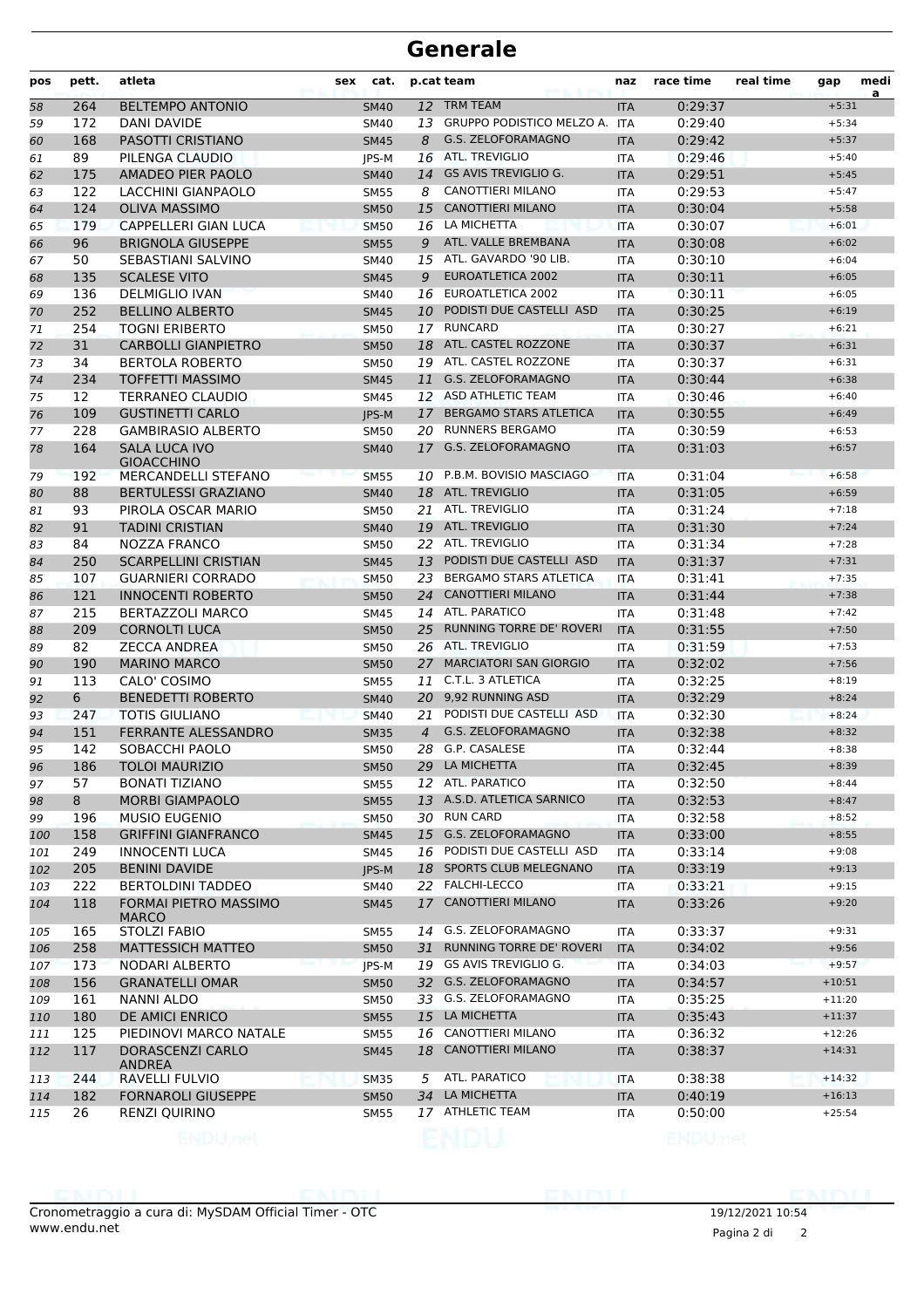*Gara* **Maschile SM60 e oltre** *Data* **19/12/2021**

| <b>Generale</b><br>53. IN L |       |                                               |     |             |                |                                 |            |           |           |          |      |
|-----------------------------|-------|-----------------------------------------------|-----|-------------|----------------|---------------------------------|------------|-----------|-----------|----------|------|
| pos                         | pett. | atleta                                        | sex | cat.        |                | p.cat team                      | naz        | race time | real time | gap      | medi |
| $\mathbf{1}$                | 224   | <b>TORRESANI FRANCO</b>                       |     | <b>SM60</b> | $\mathbf{1}$   | <b>ATL. PARATICO</b>            | <b>ITA</b> | 0:17:32   |           |          | a    |
| 2                           | 201   | <b>MORLACCHI</b><br><b>MICHELANGELO</b>       |     | <b>SM60</b> | 2              | <b>RUNNERS BERGAMO</b>          | <b>ITA</b> | 0:17:37   |           | $+6$     |      |
| 3                           | 63    | <b>CICCI LINO</b>                             |     | <b>SM65</b> | 1              | <b>ATL. PARATICO</b>            | <b>ITA</b> | 0:18:10   |           | $+39$    |      |
| 4                           | 36    | Tassi Pier Alberto                            |     | SM65        | 2              | ATL. DI LUMEZZANE               | <b>ITA</b> | 0:18:12   |           | $+41$    |      |
| 5                           | 160   | <b>TORRENTE MARCO</b>                         |     | <b>SM60</b> | 3              | G.S. ZELOFORAMAGNO              | <b>ITA</b> | 0:19:17   |           | $+1:46$  |      |
| 6                           | 132   | <b>GATTI PAOLO</b>                            |     | <b>SM65</b> | 3              | DAINI CARATE BRIANZA            | <b>ITA</b> | 0:19:21   |           | $+1:50$  |      |
| $\overline{7}$              | 197   | <b>BUGINI UGO</b>                             |     | <b>SM60</b> | $\overline{4}$ | <b>RUN CARD</b>                 | <b>ITA</b> | 0:19:37   |           | $+2:06$  |      |
| 8                           | 148   | ANGELO CALOGERO                               |     | <b>SM65</b> | 4              | G.S. ZELOFORAMAGNO              | ITA        | 0:19:44   |           | $+2:13$  |      |
| 9                           | 141   | <b>MARESCA PASQUALE</b>                       |     | <b>SM60</b> | 5              | <b>G. ALPINISTICO VERTOVESE</b> | <b>ITA</b> | 0:19:50   |           | $+2:19$  |      |
| 10                          | 240   | <b>FUSARRI ARNALDO</b>                        |     | SM60        | 6              | <b>GRUPPO SPORTIVO ALPINI</b>   | <b>ITA</b> | 0:19:57   |           | $+2:26$  |      |
| 11                          | 48    | <b>VECCHI VALENTINO</b>                       |     | <b>SM70</b> | 1              | ATL. GAVARDO '90 LIB.           | <b>ITA</b> | 0:20:15   |           | $+2:44$  |      |
| 12                          | 105   | <b>BOMBELLI NINI SANTO</b><br><b>NAZARENO</b> |     | <b>SM60</b> | 7              | ATLETICRALS2-TEATRO ALLA        | <b>ITA</b> | 0:20:18   |           | $+2:47$  |      |
| 13                          | 37    | <b>ZECCHI DANIELE</b>                         |     | <b>SM65</b> | 5              | ATL. DI LUMEZZANE               | <b>ITA</b> | 0:20:19   |           | $+2:48$  |      |
| 14                          | 97    | <b>RUBIS ELIO</b>                             |     | <b>SM70</b> | 2              | ATL. VALLE BREMBANA             | ITA        | 0:20:25   |           | $+2:54$  |      |
| 15                          | 223   | <b>DOLCI SERGIO</b>                           |     | <b>SM65</b> | 6              | ATL. VALLE IMAGNA               | <b>ITA</b> | 0:20:27   |           | $+2:56$  |      |
| 16                          | 123   | LAZZARETTO ANTONIO                            |     | <b>SM60</b> | 8              | <b>CANOTTIERI MILANO</b>        | <b>ITA</b> | 0:20:49   |           | $+3:18$  |      |
| 17                          | 257   | <b>BARBETTA MARCO</b>                         |     | <b>SM60</b> | 9              | RUNNING TORRE DE' ROVERI        | <b>ITA</b> | 0:20:54   |           | $+3:23$  |      |
| 18                          | 266   | CIALFI ALESSANDRO                             |     | <b>SM65</b> | 7              | LA MICHETTA                     | <b>ITA</b> | 0:20:56   |           | $+3:25$  |      |
| 19                          | 65    | <b>MANGILI FLAVIO</b>                         |     | <b>SM70</b> | 3              | <b>ATL. PARATICO</b>            | <b>ITA</b> | 0:20:57   |           | $+3:26$  |      |
| 20                          | 66    | NEZOSI GIOCONDO                               |     | SM65        | 8              | ATL. PARATICO                   | ITA        | 0:21:12   |           | $+3:40$  |      |
| 21                          | 54    | <b>GUASTAMACCHIA GIUSEPPE</b>                 |     | <b>SM60</b> | 10             | ATL. LAMBRO MILANO              | <b>ITA</b> | 0:21:23   |           | $+3:52$  |      |
| 22                          | 255   | <b>DASCANIO GIUSEPPE</b>                      |     | <b>SM60</b> | 11             | ATL. VERBANO                    | <b>ITA</b> | 0:21:30   |           | $+3:59$  |      |
| 23                          | 33    | <b>BERVA MARIO</b>                            |     | <b>SM65</b> | 9              | ATL. CASTEL ROZZONE             | <b>ITA</b> | 0:21:34   |           | $+4:03$  |      |
| 24                          | 58    | <b>BONO LODOVICO</b>                          |     | <b>SM65</b> | 10             | <b>ATL, PARATICO</b>            | <b>ITA</b> | 0:21:37   |           | $+4:06$  |      |
| 25                          | 162   | <b>MASERATI GIANFRANCO</b>                    |     | <b>SM60</b> | 12             | G.S. ZELOFORAMAGNO              | <b>ITA</b> | 0:21:40   |           | $+4:09$  |      |
| 26                          | 259   | <b>MARINI PIETRO</b>                          |     | SM60        | 13             | ATL. DI LUMEZZANE               | ITA        | 0:22:05   |           | $+4:34$  |      |
| 27                          | 114   | <b>BONFANTI PIERPAOLO</b>                     |     | <b>SM70</b> | $\overline{4}$ | <b>CANOTTIERI MILANO</b>        | <b>ITA</b> | 0:22:08   |           | $+4:37$  |      |
| 28                          | 189   | <b>GAMBA PIERINO</b>                          |     | <b>SM75</b> | 1              | <b>MARATHON TEAM BG</b>         | <b>ITA</b> | 0:22:21   |           | $+4:50$  |      |
| 29                          | 35    | <b>FRAQUELLI GIANCARLO</b>                    |     | <b>SM60</b> | 14             | <b>ATL. CENTRO LARIO</b>        | <b>ITA</b> | 0:22:25   |           | $+4:54$  |      |
| 30                          | 55    | <b>BAITELLI ANGELO</b>                        |     | <b>SM60</b> | 15             | ATL. PARATICO                   | <b>ITA</b> | 0:22:30   |           | $+4:59$  |      |
| 31                          | 83    | <b>SCASSERRA DARIO</b>                        |     | <b>SM60</b> | 16             | ATL. TREVIGLIO                  | <b>ITA</b> | 0:22:39   |           | $+5:07$  |      |
| 32                          | 159   | PULICI ALBERTO                                |     | SM65        | 11             | G.S. ZELOFORAMAGNO              | ITA        | 0:22:42   |           | $+5:11$  |      |
| 33                          | 183   | <b>ZACCHIGNA MARCO</b>                        |     | <b>SM60</b> | 17             | LA MICHETTA                     | <b>ITA</b> | 0:22:48   |           | $+5:17$  |      |
| 34                          | 150   | DI LELLO ALFREDO                              |     | <b>SM60</b> | 18             | <b>G.S. ZELOFORAMAGNO</b>       | <b>ITA</b> | 0:22:53   |           | $+5:22$  |      |
| 35                          | 64    | D'ALESSANDRIA PAOLO                           |     | <b>SM70</b> | 5              | <b>ATL. PARATICO</b>            | <b>ITA</b> | 0:23:03   |           | $+5:32$  |      |
| 36                          | 154   | LORENZINI MAURIZIO                            |     | <b>SM65</b> |                | 12 G.S. ZELOFORAMAGNO           | <b>ITA</b> | 0:23:12   |           | $+5:41$  |      |
| 37                          | 101   | <b>COATI WALTER</b>                           |     | <b>SM70</b> | 6              | ATL. VIGNATE                    | <b>ITA</b> | 0:23:20   |           | $+5:48$  |      |
| 38                          | 144   | <b>LOLLINI RODOLFO</b>                        |     | SM65        |                | 13 G.S. MONTESTELLA             | ITA        | 0:23:24   |           | $+5:53$  |      |
| 39                          | 204   | <b>CANCARE' GIACOMO</b>                       |     | <b>SM70</b> | $\overline{7}$ | <b>RUNNERS BERGAMO</b>          | <b>ITA</b> | 0:23:25   |           | $+5:54$  |      |
| 40                          | 166   | <b>FERRANTE MARCELLO</b>                      |     | <b>SM70</b> | 8              | G.S. ZELOFORAMAGNO              | ITA        | 0:23:25   |           | $+5:54$  |      |
| 41                          | 225   | <b>PINNA MARCO</b>                            |     | <b>SM70</b> | 9              | <b>RUNNERS BERGAMO</b>          | <b>ITA</b> | 0:23:26   |           | $+5:55$  |      |
| 42                          | 212   | ROSSONI PIETRO                                |     | <b>SM75</b> | 2              | <b>ROMANO RUNNING</b>           | <b>ITA</b> | 0:23:33   |           | $+6:02$  |      |
| 43                          | 185   | <b>LUCCHI GIUSEPPE</b>                        |     | <b>SM65</b> | 14             | LA MICHETTA                     | <b>ITA</b> | 0:23:43   |           | $+6:12$  |      |
| 44                          | 67    | ORLANDI GIOVANNI                              |     | SM60        |                | 19 ATL. PARATICO                | ITA        | 0:23:46   |           | $+6:15$  |      |
| 45                          | 226   | <b>TIZIANI ROBERTO</b>                        |     | <b>SM60</b> |                | 20 ATL. U.S. NERVIANESE 1919    | <b>ITA</b> | 0:23:47   |           | $+6:16$  |      |
| 46                          | 100   | <b>RENCUROSI RODOLFO</b>                      |     | <b>SM70</b> |                | 10 ATL. VIGNATE                 | ITA        | 0:23:48   |           | $+6:17$  |      |
| 47                          | 56    | <b>BONASSI LUCIANO</b>                        |     | <b>SM65</b> |                | 15 ATL. PARATICO                | <b>ITA</b> | 0:24:05   |           | $+6:34$  |      |
| 48                          | 108   | DINARDO ANDREA                                |     | <b>SM70</b> |                | 11 BERGAMO STARS ATLETICA       | <b>ITA</b> | 0:25:54   |           | $+8:22$  |      |
| 49                          | 169   | <b>TARENZI MORENO</b>                         |     | <b>SM65</b> |                | 16 G.S. ZELOFORAMAGNO           | <b>ITA</b> | 0:26:04   |           | $+8:33$  |      |
| 50                          | 214   | <b>MOLERI GIACOMO</b>                         |     | $5M80 +$    | 1              | ATL. TREVIGLIO                  | ITA        | 0:26:25   |           | $+8:54$  |      |
| 51                          | 233   | <b>GARDONI GIANLUIGI</b>                      |     | <b>SM75</b> |                | 3 ATL. PARATICO                 | <b>ITA</b> | 0:27:06   |           | $+9:35$  |      |
| 52                          | 127   | ZINI MASSIMO ANGELO<br><b>MARIA</b>           |     | <b>SM60</b> | 21             | CANOTTIERI MILANO               | ITA        | 0:27:19   |           | $+9:48$  |      |
| 53                          | 216   | <b>BERTAZZOLI VITTORIO</b>                    |     | $5M80 +$    | 2              | ATL. PARATICO                   | <b>ITA</b> | 0:27:32   |           | $+10:00$ |      |
| 54                          | 21    | BACILIERI LUCIANO                             |     | SM70        |                | 12 ATHLETIC TEAM                | ITA        | 0:28:58   |           | $+11:27$ |      |
| 55                          | 149   | D'IPPOLITO TOMMASO                            |     | <b>SM65</b> |                | 17 G.S. ZELOFORAMAGNO           | <b>ITA</b> | 0:29:26   |           | $+11:55$ |      |
| 56                          | 119   | <b>GAETA MARIO</b>                            |     | <b>SM70</b> |                | 13 CANOTTIERI MILANO            | ITA        | 0:30:30   |           | $+12:58$ |      |
| 57                          | 220   | <b>CANNONE FRANCESCO</b>                      |     | <b>SM75</b> | $\overline{4}$ | LA MICHETTA                     | <b>ITA</b> | 0:30:41   |           | $+13:10$ |      |

Pagina 1 di 2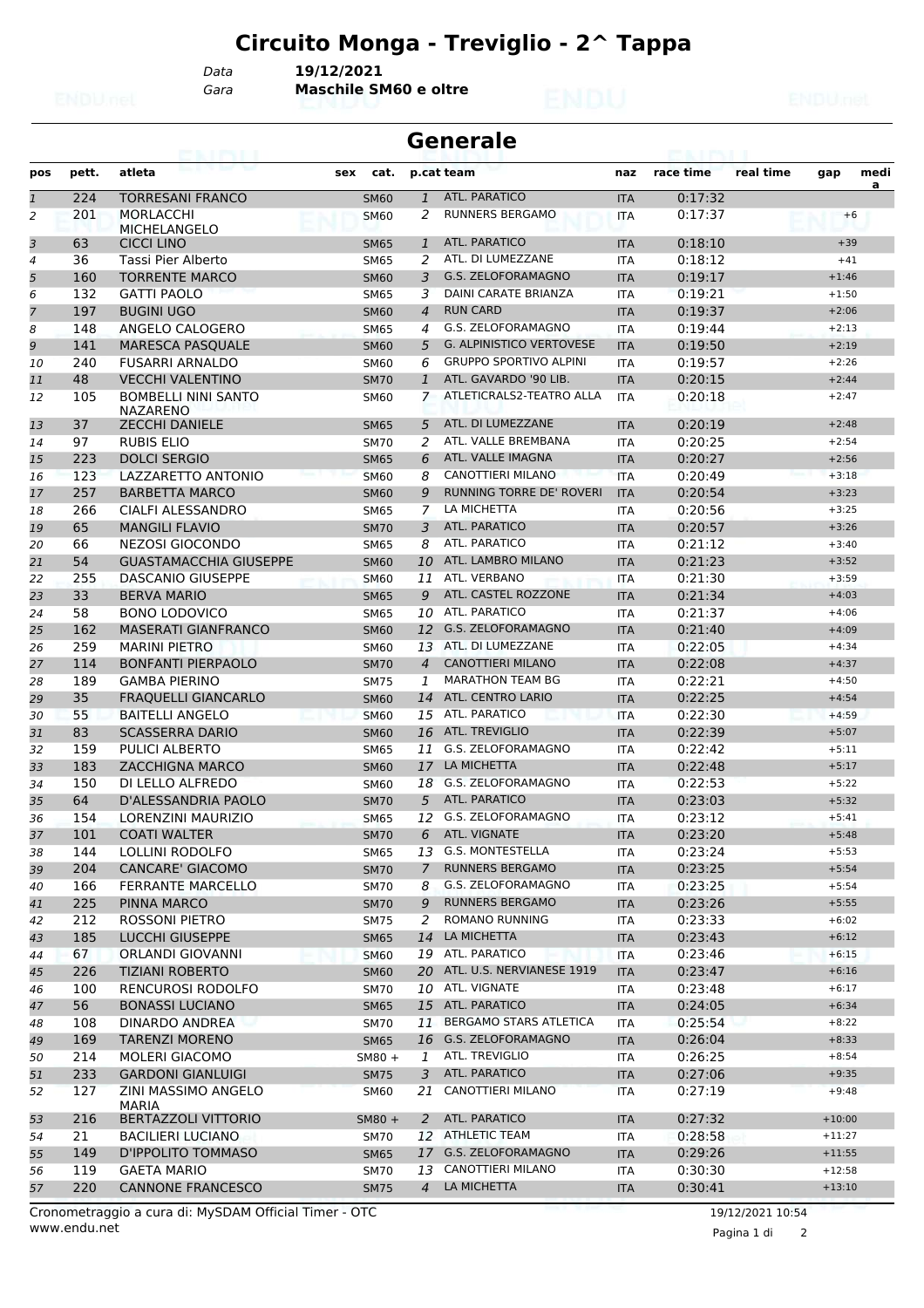### **Generale**

| pos | pett. | atleta                                   | cat.<br>sex |    | p.cat team                       | naz        | race time | real time | gap      | medi |
|-----|-------|------------------------------------------|-------------|----|----------------------------------|------------|-----------|-----------|----------|------|
| 58  | 14    | <b>VECCHIO GIOVANNI</b>                  | <b>SM65</b> | 18 | ASD ATHLETIC TEAM                | <b>ITA</b> | 0:32:07   |           | $+14:36$ | a    |
| 59  | 147   | <b>BRUNO FRANCESCO</b>                   | <b>SM70</b> | 14 | G.S. ZELOFORAMAGNO               | <b>ITA</b> | 0:32:44   |           | $+15:13$ |      |
| 60  | 176   | <b>BROGLIA FRANCO</b>                    | <b>SM70</b> | 15 | LA MICHETTA                      | <b>ITA</b> | 0:32:47   |           | $+15:16$ |      |
| 61  | 17    | <b>BRAMBILLA AUGUSTO</b><br><b>MARIO</b> | <b>SM75</b> | 5  | ASD ATHLETIC TEAM                | <b>ITA</b> | 0:35:35   |           | $+18:04$ |      |
| 62  | 171   | TASSELLO GIROLAMO                        | <b>SM75</b> | 6  | <b>GRUPPO PODISTICO MELZO A.</b> | <b>ITA</b> | 0:36:54   |           | $+19:23$ |      |
| 63  | 155   | MARZOLA EZIO                             | <b>SM75</b> |    | G.S. ZELOFORAMAGNO               | <b>ITA</b> | 0:37:05   |           | $+19:34$ |      |

|             | Openatraggio a cura di: MySDAM Official Timer - OTC |             |                 |             | Cura di: MySDAM Official Timer - OTC 19/12/2021 10:54 |                |
|-------------|-----------------------------------------------------|-------------|-----------------|-------------|-------------------------------------------------------|----------------|
|             | <b>ENDU</b> net                                     |             | ENDU            |             | ENDUmet                                               |                |
| ENDU        | ENDU                                                |             |                 | ENDU        |                                                       | <b>ENDU</b>    |
|             | ENDU                                                |             | <b>ENDU</b>     |             | ENDU                                                  |                |
| <b>ENDU</b> |                                                     | <b>ENDU</b> |                 | <b>ENDU</b> |                                                       | ENDU           |
|             | <b>ENDU</b>                                         |             | <b>ENDUnet</b>  |             | <b>ENDU</b>                                           |                |
| <b>ENDU</b> |                                                     | <b>ENDU</b> |                 | <b>ENDU</b> |                                                       | <b>ENDU</b>    |
|             | <b>ENDU<sub>met</sub></b>                           |             | <b>ENDU</b>     |             | <b>ENDU<sub>JOE</sub></b>                             |                |
| <b>ENDU</b> |                                                     | <b>ENDU</b> |                 | <b>ENDU</b> |                                                       | <b>ENDU</b>    |
|             | <b>ENDU</b>                                         |             | <b>ENDU</b>     |             | <b>ENDU</b>                                           |                |
| ENDUMet     |                                                     | <b>ENDU</b> |                 | <b>ENDU</b> |                                                       | <b>ENDUnet</b> |
|             | ENDU                                                |             | <b>ENDU</b>     |             | ENDU                                                  |                |
| ENDU        |                                                     | ENDU        |                 | <b>ENDU</b> |                                                       | <b>ENDU</b>    |
|             | ENDU.net                                            |             | <b>ENDU</b>     |             | <b>ENDUnet</b>                                        |                |
| <b>ENDU</b> |                                                     | ENDU        |                 | <b>ENDU</b> |                                                       | <b>ENDU</b>    |
|             | <b>ENDU</b>                                         |             | <b>ENDULIEL</b> |             | <b>ENDU</b>                                           |                |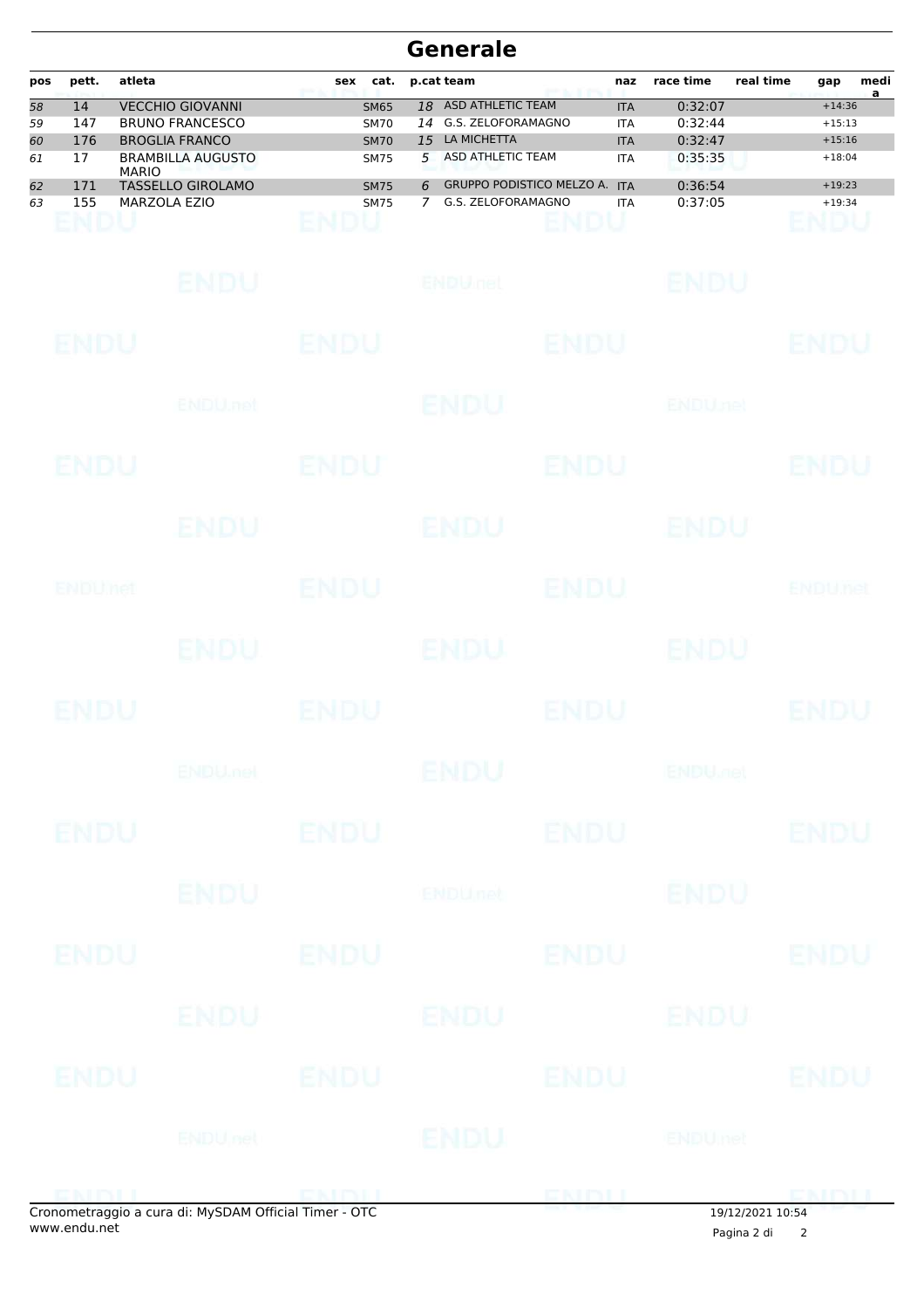*Data* **19/12/2021**

*Gara* **Femminile**

|              |       | GMINI I                                        |              |                | <b>Generale</b>             |            |           |           |          |      |
|--------------|-------|------------------------------------------------|--------------|----------------|-----------------------------|------------|-----------|-----------|----------|------|
| pos          | pett. | atleta                                         | sex<br>cat.  |                | p.cat team                  | naz        | race time | real time | gap      | medi |
| $\mathbf{1}$ | 188   | <b>BIANCHI BEATRICE</b>                        | <b>IPS-F</b> | $\mathbf{1}$   | LA RECASTELLO RADICI        | <b>ITA</b> | 0:18:10   |           |          | a    |
| 2            | 242   | <b>BONZI VIVIEN</b>                            | <b>IPS-F</b> | 2              | GR. ESCURS. FALCHI          | <b>ITA</b> | 0:18:17   |           | $+8$     |      |
| 3            | 245   | <b>FAUSTINI FRANCESCA</b>                      | <b>IPS-F</b> | 3              | ATL. GAVARDO '90 LIB.       | <b>ITA</b> | 0:18:27   |           | $+17$    |      |
| 4            | 112   | <b>GUSMINI DIANA</b>                           | IPS-F        | 4              | <b>BRACCO ATLETICA</b>      | <b>ITA</b> | 0:18:32   |           | $+22$    |      |
| 5            | 76    | <b>BENAGLIA DANIELA</b>                        | <b>IPS-F</b> | 5              | ATL. SALETTI                | <b>ITA</b> | 0:18:34   |           | $+25$    |      |
| 6            | 110   | <b>COLONETTI ALICE</b>                         | JPS-F        | 6              | <b>BRACCO ATLETICA</b>      | <b>ITA</b> | 0:19:09   |           | $+1:00$  |      |
| 7            | 237   | <b>FACCANONI IRENE</b>                         | <b>IPS-F</b> | $\overline{7}$ | POOL SOC.ATL.ALTA           | <b>ITA</b> | 0:19:14   |           | $+1:05$  |      |
| 8            | 238   | <b>FACCANONI GIORGIA</b>                       | IPS-F        | 8              | POOL SOC.ATL.ALTA           | <b>ITA</b> | 0:19:23   |           | $+1:14$  |      |
| 9            | 236   | <b>BIGONI ILARIA</b>                           | <b>IPS-F</b> | 9              | POOL SOC.ATL.ALTA           | <b>ITA</b> | 0:19:31   |           | $+1:21$  |      |
| 10           | 239   | SAVOLDELLI GIULIA                              | <b>IPS-F</b> | 10             | POOL SOC.ATL.ALTA           | <b>ITA</b> | 0:19:37   |           | $+1:27$  |      |
| 11           | 61    | <b>CAROBBIO NIVES</b>                          | <b>SF55</b>  | $\mathbf{1}$   | ATL. PARATICO               | <b>ITA</b> | 0:19:57   |           | $+1:47$  |      |
| 12           | 49    | <b>CASELLA SILVIA</b>                          | <b>SF50</b>  | 1              | ATL. GAVARDO '90 LIB.       | <b>ITA</b> | 0:19:58   |           | $+1:49$  |      |
| 13           | 28    | PATELLI ANNA                                   | <b>IPS-F</b> | 11             | ATL. CASAZZA                | <b>ITA</b> | 0:20:19   |           | $+2:10$  |      |
| 14           | 59    | CALVI NADIA                                    | <b>SF50</b>  | 2              | ATL. PARATICO               | <b>ITA</b> | 0:20:21   |           | $+2:11$  |      |
| 15           | 45    | <b>GIRELLI ANGELA</b>                          | <b>SF40</b>  | $\mathbf{1}$   | ATL. GAVARDO '90 LIB.       | <b>ITA</b> | 0:20:31   |           | $+2:22$  |      |
| 16           | 143   | PASSERA VANESSA                                | JPS-F        | 12             | G.S. A.MARINELLI            | <b>ITA</b> | 0:20:36   |           | $+2:26$  |      |
| 17           | 74    | <b>MANGILI SARA</b>                            | <b>SF40</b>  | 2              | ATL. PRESEZZO               | <b>ITA</b> | 0:20:43   |           | $+2:33$  |      |
| 18           | 231   | <b>LOCATELLI ROBERTA</b>                       | <b>SF45</b>  | 1              | ATL. PARATICO               | <b>ITA</b> | 0:20:47   |           | $+2:38$  |      |
| 19           | 229   | <b>MAJER DANIELA</b>                           | <b>SF45</b>  | 2              | <b>ROMANO RUNNING</b>       | <b>ITA</b> | 0:20:48   |           | $+2:38$  |      |
| 20           | 47    | MORSTOFOLINI MONICA                            | <b>SF50</b>  | 3              | ATL. GAVARDO '90 LIB.       | <b>ITA</b> | 0:20:50   |           | $+2:41$  |      |
| 21           | 62    | <b>CAVALLI GIOVANNA</b>                        | <b>SF60</b>  | $\mathbf{1}$   | ATL. PARATICO               | <b>ITA</b> | 0:21:06   |           | $+2:56$  |      |
| 22           | 69    | <b>TIBURZI VALERIA</b>                         | <b>SF50</b>  | 4              | ATL. PARATICO               | <b>ITA</b> | 0:21:21   |           | $+3:12$  |      |
| 23           | 10    | ALBIERI RITA MARINA LUCI                       | <b>SF50</b>  | 5              | <b>ASD ATHLETIC TEAM</b>    | <b>ITA</b> | 0:21:36   |           | $+3:26$  |      |
| 24           | 218   | <b>LOI ROBERTA</b>                             | <b>SF35</b>  | 1              | ATL. PRESEZZO               | <b>ITA</b> | 0:21:37   |           | $+3:27$  |      |
| 25           | 52    | RAMBALDINI SARA                                | <b>SF35</b>  | 2              | ATL. GAVARDO '90 LIB.       | <b>ITA</b> | 0:21:39   |           | $+3:29$  |      |
| 26           | 42    | <b>CORSINI VANESSA</b>                         | <b>IPS-F</b> | 13             | ATL. GAVARDO '90 LIB.       | <b>ITA</b> | 0:21:41   |           | $+3:31$  |      |
| 27           | 163   | <b>ZAGHI PAOLA</b>                             | <b>SF50</b>  | 6              | G.S. ZELOFORAMAGNO          | <b>ITA</b> | 0:21:45   |           | $+3:36$  |      |
| 28           | 213   | <b>PELLICIOLI ELISA</b>                        | <b>SF60</b>  | 2              | ATL. DI LUMEZZANE           | <b>ITA</b> | 0:21:48   |           | $+3:39$  |      |
| 29           | 111   | DE BERNARDIS CATERINA                          | <b>IPS-F</b> | 14             | <b>BRACCO ATLETICA</b>      | <b>ITA</b> | 0:21:51   |           | $+3:41$  |      |
| 30           | 20    | CAGLIANI LILIANA                               | <b>SF55</b>  | 2              | <b>ATHLETIC TEAM</b>        | <b>ITA</b> | 0:22:16   |           | $+4:06$  |      |
| 31           | 243   | SAOTTINI BRESCIANI ANNA<br><b>MARIA</b>        | <b>SF55</b>  | 3              | <b>ARIENI TEAM</b>          | <b>ITA</b> | 0:22:19   |           | $+4:09$  |      |
| 32           | 11    | <b>COLOMBO FRANCESCA</b>                       | <b>SF45</b>  | 3              | ASD ATHLETIC TEAM           | <b>ITA</b> | 0:22:48   |           | $+4:39$  |      |
| 33           | 98    | <b>GIUPPONI DANIELA</b>                        | <b>SF50</b>  | $\overline{7}$ | ATL. VALLE BREMBANA         | <b>ITA</b> | 0:22:53   |           | $+4:44$  |      |
| 34           | 138   | <b>ZALTIERI ANNA</b>                           | <b>SF45</b>  | 4              | FG. ATL. FALEGNAMERIA       | <b>ITA</b> | 0:23:12   |           | $+5:02$  |      |
| 35           | 13    | <b>FUMAGALLI MONICA</b>                        | <b>SF50</b>  | 8              | <b>ASD ATHLETIC TEAM</b>    | <b>ITA</b> | 0:23:51   |           | $+5:41$  |      |
| 36           | 32    | <b>BREVI FRANCA</b>                            | <b>SF45</b>  | 5              | ATL. CASTEL ROZZONE         | <b>ITA</b> | 0:23:52   |           | $+5:42$  |      |
| 37           | 9     | <b>CAGLIANI ALESSANDRA</b>                     | <b>SF45</b>  | 6              | <b>ASD ATHLETIC TEAM</b>    | <b>ITA</b> | 0:24:05   |           | $+5:55$  |      |
| 38           | 106   | <b>BOMBELLI LICIA</b>                          | JPS-F        |                | 15 ATLETICRALS2-TEATRO ALLA | <b>ITA</b> | 0:24:09   |           | $+5:59$  |      |
| 39           | 19    | <b>ROMEO LEILA</b>                             | <b>SF35</b>  | 3              | ASD ORTICA TEAM MILANO      | <b>ITA</b> | 0:24:12   |           | $+6:02$  |      |
| 40           | 43    | <b>DESTRO PATRIZIA</b>                         | SF60         | 3              | ATL. GAVARDO '90 LIB.       | ITA        | 0:24:23   |           | $+6:13$  |      |
| 41           | 68    | PAOLI SABRINA                                  | <b>SF50</b>  | 9              | ATL. PARATICO               | <b>ITA</b> | 0:24:31   |           | $+6:21$  |      |
| 42           | 22    | LORUSSO MARIA PIA                              | <b>SF50</b>  | 10             | <b>ATHLETIC TEAM</b>        | ITA        | 0:24:42   |           | $+6:32$  |      |
| 43           | 230   | SONZOGNI ELEONORA                              | <b>SF45</b>  | $\overline{7}$ | <b>RUNNERS BERGAMO</b>      | <b>ITA</b> | 0:25:12   |           | $+7:03$  |      |
| 44           | 115   | <b>BRIOTTI ADRIANA BEATRICE</b>                | <b>SF50</b>  | 11             | CANOTTIERI MILANO           | ITA        | 0:25:13   |           | $+7:03$  |      |
| 45           | 27    | BERETTA ALESSANDRA                             | <b>SF55</b>  | $\overline{4}$ | <b>ATHLETIC TEAM</b>        | <b>ITA</b> | 0:25:37   |           | $+7:27$  |      |
| 46           | 153   | <b>GIANNETTO TIZIANA</b>                       | SF35         | 4              | G.S. ZELOFORAMAGNO          | ITA        | 0:26:37   |           | $+8:28$  |      |
| 47           | 99    | <b>BORSOTTI SILVANA</b>                        | <b>SF60</b>  | $\overline{4}$ | ATL. VIGNATE                | <b>ITA</b> | 0:26:39   |           | $+8:29$  |      |
| 48           | 241   | <b>MARCHETTI ELEONORA</b>                      | <b>SF35</b>  | 5              | <b>ATLETICA BRESCIA</b>     | ITA        | 0:26:40   |           | $+8:30$  |      |
| 49           | 146   | ARTUS MARTINELLI ELENA                         | <b>SF60</b>  | 5              | <b>G.S. ZELOFORAMAGNO</b>   | <b>ITA</b> | 0:27:11   |           | $+9:01$  |      |
| 50           | 29    | <b>BRIGNOLI MARIA TERESA</b><br><b>TIZIANA</b> | <b>SF60</b>  | 6              | ATL. CASAZZA                | ITA        | 0:27:13   |           | $+9:03$  |      |
| 51           | 126   | <b>ZANFRINI LAURA</b>                          | <b>SF55</b>  | 5              | <b>CANOTTIERI MILANO</b>    | <b>ITA</b> | 0:27:40   |           | $+9:30$  |      |
| 52           | 253   | CARMINATI CLAUDIA                              | <b>SF40</b>  | 3              | ATL. LAMBRO MILANO          | ITA        | 0:28:11   |           | $+10:01$ |      |
| 53           | 16    | DI VITO LORENA<br><b>ANTONIETTA</b>            | <b>SF60</b>  | $\mathcal{I}$  | ASD ATHLETIC TEAM           | <b>ITA</b> | 0:28:22   |           | $+10:13$ |      |
| 54           | 184   | LOMARTIRE GIORGIA                              | <b>SF40</b>  | $\overline{4}$ | LA MICHETTA                 | ITA        | 0:28:26   |           | $+10:17$ |      |
| 55           | 15    | <b>MANCINI LORENA</b>                          | <b>SF50</b>  |                | 12 ASD ATHLETIC TEAM        | <b>ITA</b> | 0:29:11   |           | $+11:02$ |      |
| 56           | 152   | GIOVANIELLO ANTONELLA                          | <b>SF55</b>  | 6              | G.S. ZELOFORAMAGNO          | ITA        | 0:30:14   |           | $+12:04$ |      |
| 57           | 157   | POLLICE ANTONIA                                | <b>SF50</b>  | 13             | G.S. ZELOFORAMAGNO          | <b>ITA</b> | 0:30:43   |           | $+12:33$ |      |

19/12/2021 10:54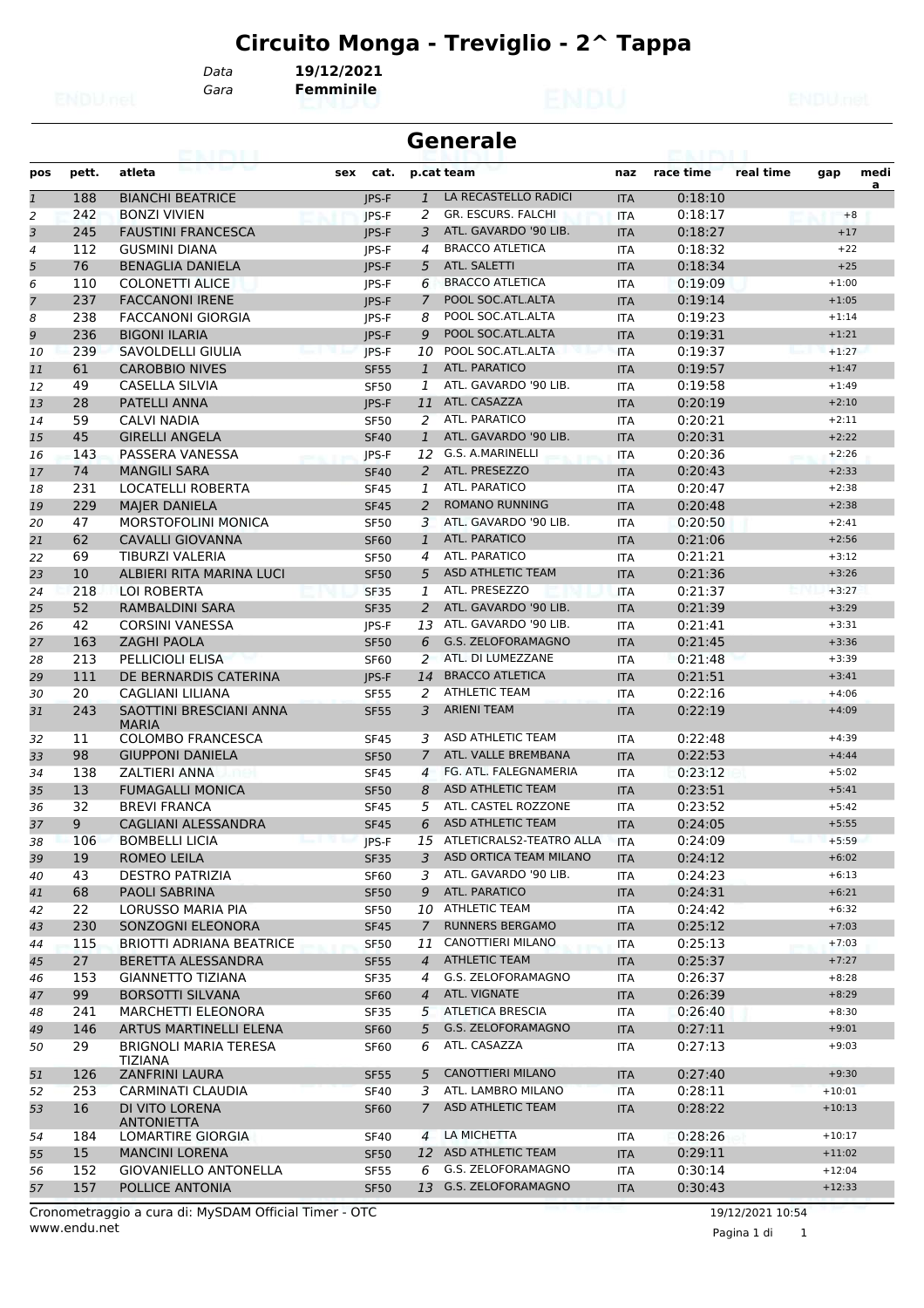*Gara* **Allieve** *Data* **19/12/2021**

|                                                       |                       |             | <b>Generale</b>           |                           | <b>ERACT PAUL II</b>   |                               |
|-------------------------------------------------------|-----------------------|-------------|---------------------------|---------------------------|------------------------|-------------------------------|
| atleta<br>pett.<br>pos                                | <u>ENDU</u>           | sex<br>cat. | p.cat team                | naz                       | real time<br>race time | medi<br>gap<br>$\overline{a}$ |
| 77<br>$\mathbf{1}$                                    | <b>NORIS ANGELITA</b> | AF<br>ENDU  | 1 ATL. SALETTI            | <b>ITA</b><br><b>ENDU</b> | 0:21:33                | ENDU                          |
| ENDU                                                  |                       |             |                           |                           |                        |                               |
|                                                       | ENDU                  |             | ENDULTEL                  |                           | <b>BNDU</b>            |                               |
| <b>ENDU</b>                                           |                       | <b>ENDU</b> |                           | <b>ENDU</b>               |                        | ENDU                          |
|                                                       | ENDU, nel             |             | <b>ENDU</b>               |                           | <b>ENDUnet</b>         |                               |
| ENDU                                                  |                       | ENDU        |                           | ENDU                      |                        | ENDU                          |
|                                                       | ENDU                  |             | <b>ENDU</b>               |                           | ENDU                   |                               |
| ENDUMet                                               |                       | <b>ENDU</b> |                           | <b>ENDU</b>               |                        | <b>ENDUnet</b>                |
|                                                       | <b>ENDU</b>           |             | <b>ENDU</b>               |                           | ENDU                   |                               |
| ENDU                                                  |                       | ENDU        |                           | <b>ENDU</b>               |                        | ENDU                          |
|                                                       | <b>ENDUmet</b>        |             | ENDU                      |                           | <b>ENDULIBI</b>        |                               |
| ENDU                                                  |                       | <b>ENDU</b> |                           | <b>ENDU</b>               |                        | <b>ENDU</b>                   |
|                                                       | <b>ENDU</b>           |             | <b>ENDU<sub>net</sub></b> |                           | <b>ENDU</b>            |                               |
| <b>ENDU</b>                                           |                       | <b>ENDU</b> |                           | <b>ENDU</b>               |                        | <b>ENDU</b>                   |
|                                                       | ENDU                  |             | ENDU                      |                           | ENDU                   |                               |
| <b>ENDU</b>                                           |                       | ENDU        |                           | <b>ENDU</b>               |                        | <b>ENDU</b>                   |
|                                                       | <b>ENDUnet</b>        |             | <b>ENDU</b>               |                           | <b>ENDUmet</b>         |                               |
| Cropometraggio a cura di: MySDAM Official Timer - OTC |                       |             |                           |                           |                        | ENDU                          |